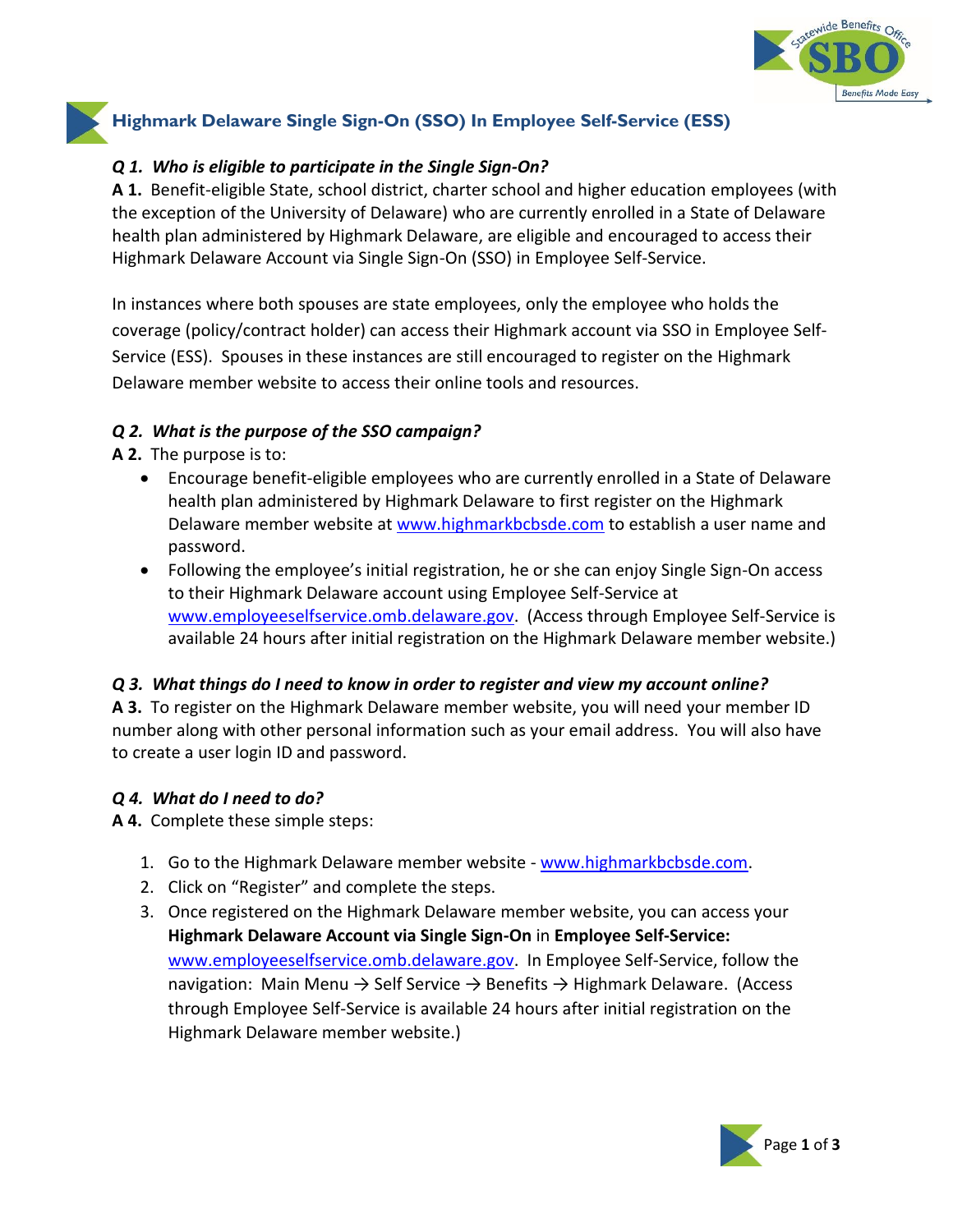# *Q 5. How long after I register on the Highmark Delaware member website can I view my Highmark Delaware account via Single Sign-On in Employee Self-Service?*

**A 5.** Eligible employees can access their Highmark Delaware account via Single Sign-On (SSO) in Employee Self-Service (ESS) 24 hours after their initial registration on the Highmark Delaware member website.

# *Q 6. What are the benefits of registering on Highmark Delaware's website?*

**A 6.** Following registration, you can access your Highmark Delaware account to:

- View claims and know how much to pay
- View your explanation of benefits (EOB)
	- o Request eDelivery of EOBs
- Get cost estimates on common health care procedures and surgeries
- Find doctors and other providers
	- $\circ$  Get quality information and patient reviews on health care providers
- Get online discounts
- Use health, wellness and disease management resources

# *Q 7. Who do I contact if I am having trouble registering on the Highmark Delaware member website?*

**A 7.** For technical questions about the website, contact Highmark Delaware at 1-877-298-3918 between 8am - 6pm EST.

# *Q 8. What if I am already registered on the Highmark Delaware member website?*

**A 8.**Eligible employees who have registered on the Highmark Delaware member website are encouraged to access their account via Single Sign-On in Employee Self-Service: [www.employeeselfservice.omb.delaware.gov.](http://www.employeeselfservice.omb.delaware.gov/) After logging in Employee Self-Service, follow the navigation: *Main Menu → Self Service → Benefits → Highmark Delaware.*

Eligible employees who had Highmark Delaware coverage with a different company will first see a screen that allows them to choose the plan information that they want to view (the prior/termed account will show for one year). See the sample screenshot below: